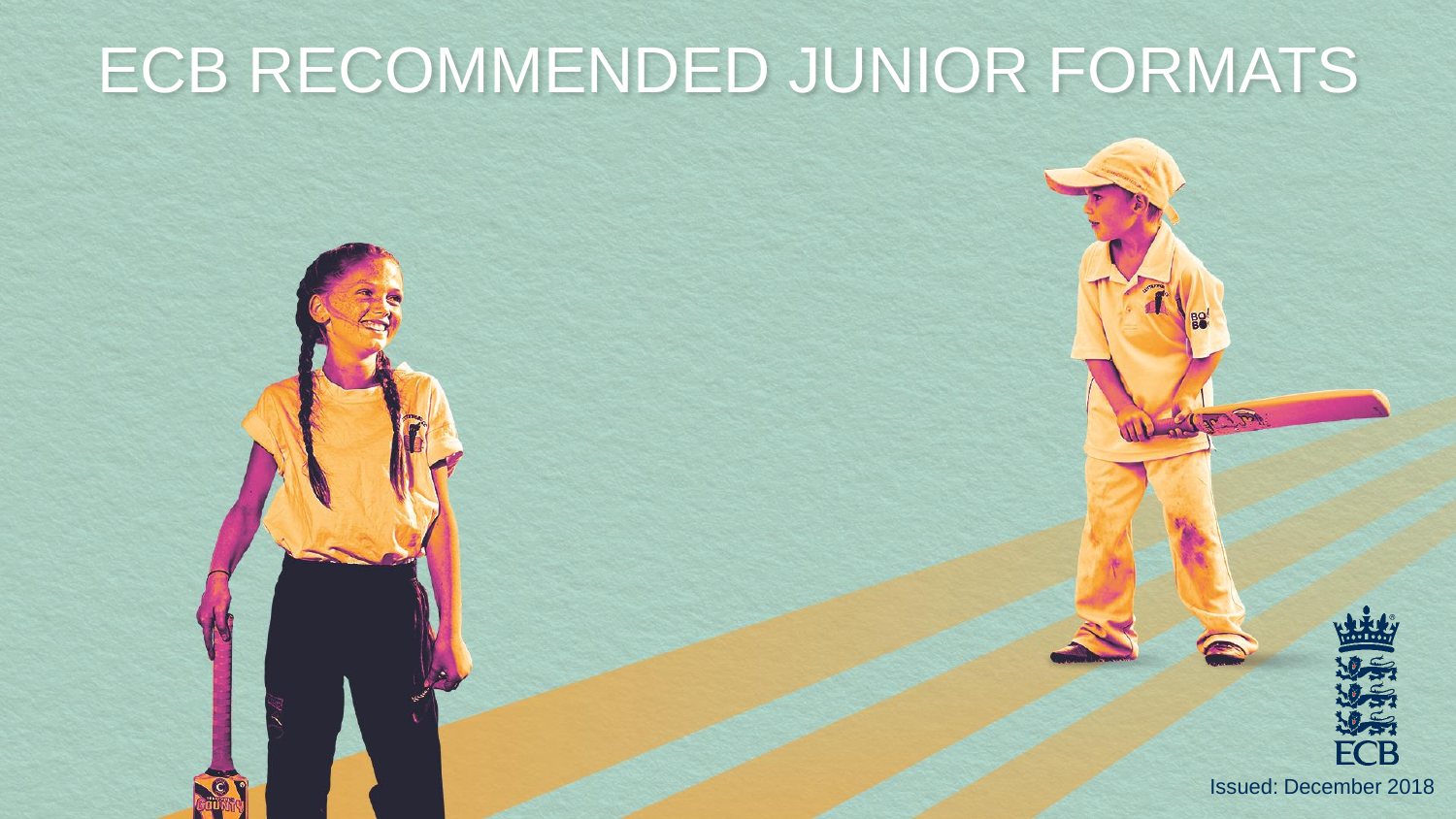## **THE RECOMMENDATIONS**

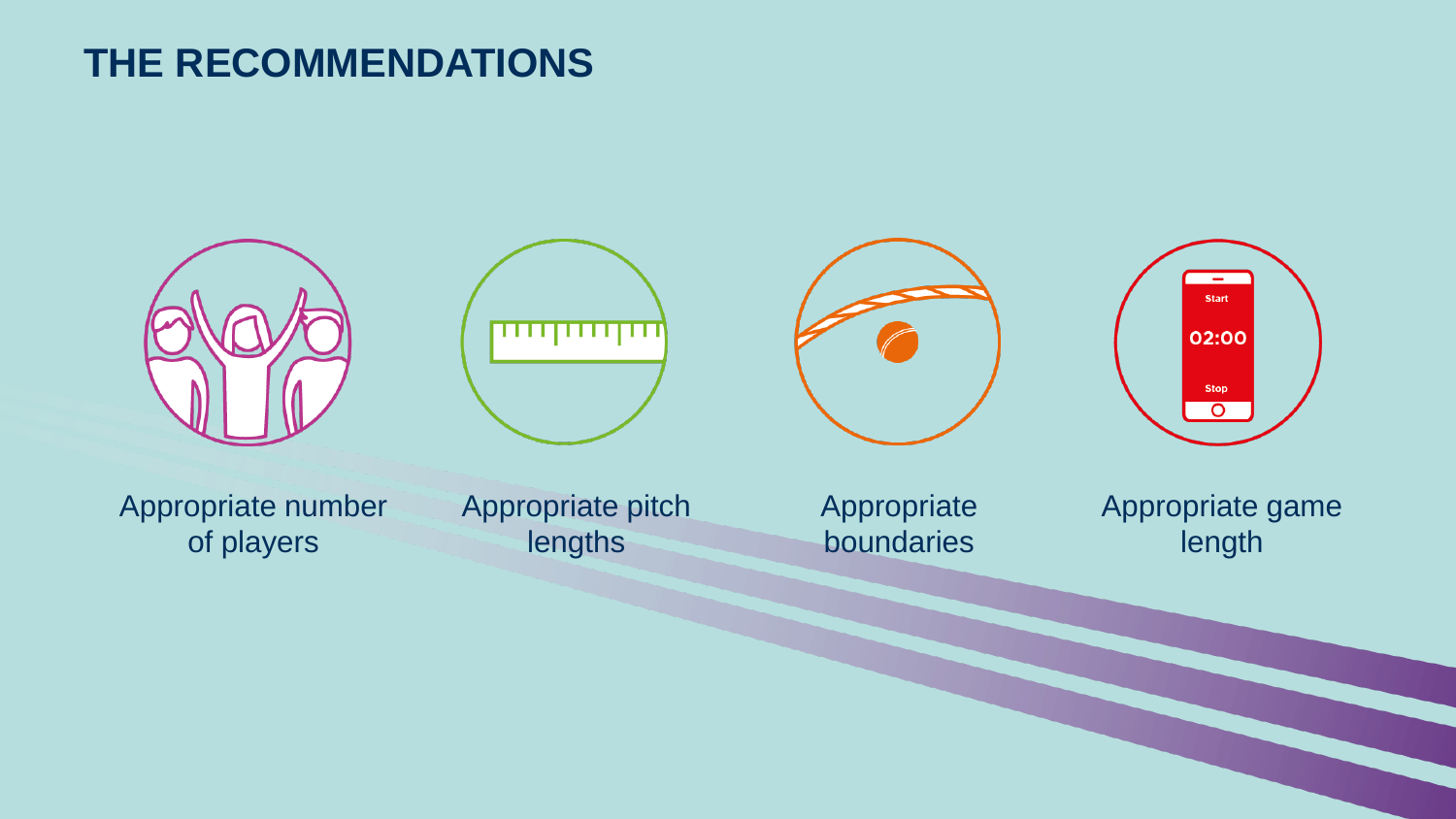## **THE RECOMMENDATIONS – GIRLS**

| <b>Indicative Age</b><br>(Age / Ability Appropriate) | <b>Players</b> | <b>Pitch Lengths</b> | <b>Max. Boundary Size</b>          | <b>Game Length</b><br>(Clubs & Schools) | <b>Game Length</b><br>(Talent<br><b>Environments*)</b> | <b>Hard Ball Size**</b><br>** A light / soft rubber<br>ball to be used for soft<br>ball cricket at all age<br>groups |
|------------------------------------------------------|----------------|----------------------|------------------------------------|-----------------------------------------|--------------------------------------------------------|----------------------------------------------------------------------------------------------------------------------|
| Under 9                                              | 6              | 15 yards             | 30 <sub>m</sub>                    | 12 overs per innings                    | N/A                                                    | Light / soft rubber ball                                                                                             |
| Under 11                                             | 8              | 17 yards             | 35m (Soft Ball)<br>40m (Hard Ball) | 16 overs per innings                    | Variety of Cricket <sup>2</sup>                        | 4.75 oz. (135 grams)                                                                                                 |
| Under 13                                             | Up to $111$    | 19 yards             | 45m                                | 20 overs per innings                    | Variety of Cricket <sup>2</sup>                        | 4.75 oz. (135 grams)                                                                                                 |
| Under 15                                             | Up to $111$    | 20 yards             | 50 <sub>m</sub>                    | 20 overs per innings                    | Variety of Cricket <sup>2</sup>                        | 5.0 oz. (142 grams)                                                                                                  |
| Under 17                                             | 11             | 22 yards             | 55 <sub>m</sub>                    | 20 overs per innings                    | Variety of Cricket <sup>2</sup>                        | 5.0 oz. (142 grams)                                                                                                  |

 $1 -$  With adaptions to the game

 $2$  – See specific County Age Group Guidance

Under 10 – Under 11 recommendations, apart from not being a talent environment

Under 12 – 18 yards, all other recommendations as Under 13

Under 14 – Under 15 recommendations

\*Talent Environments are defined as cricket played above club or school i.e. district, region, area or County Age Group (dependant on the local County definition / structure).